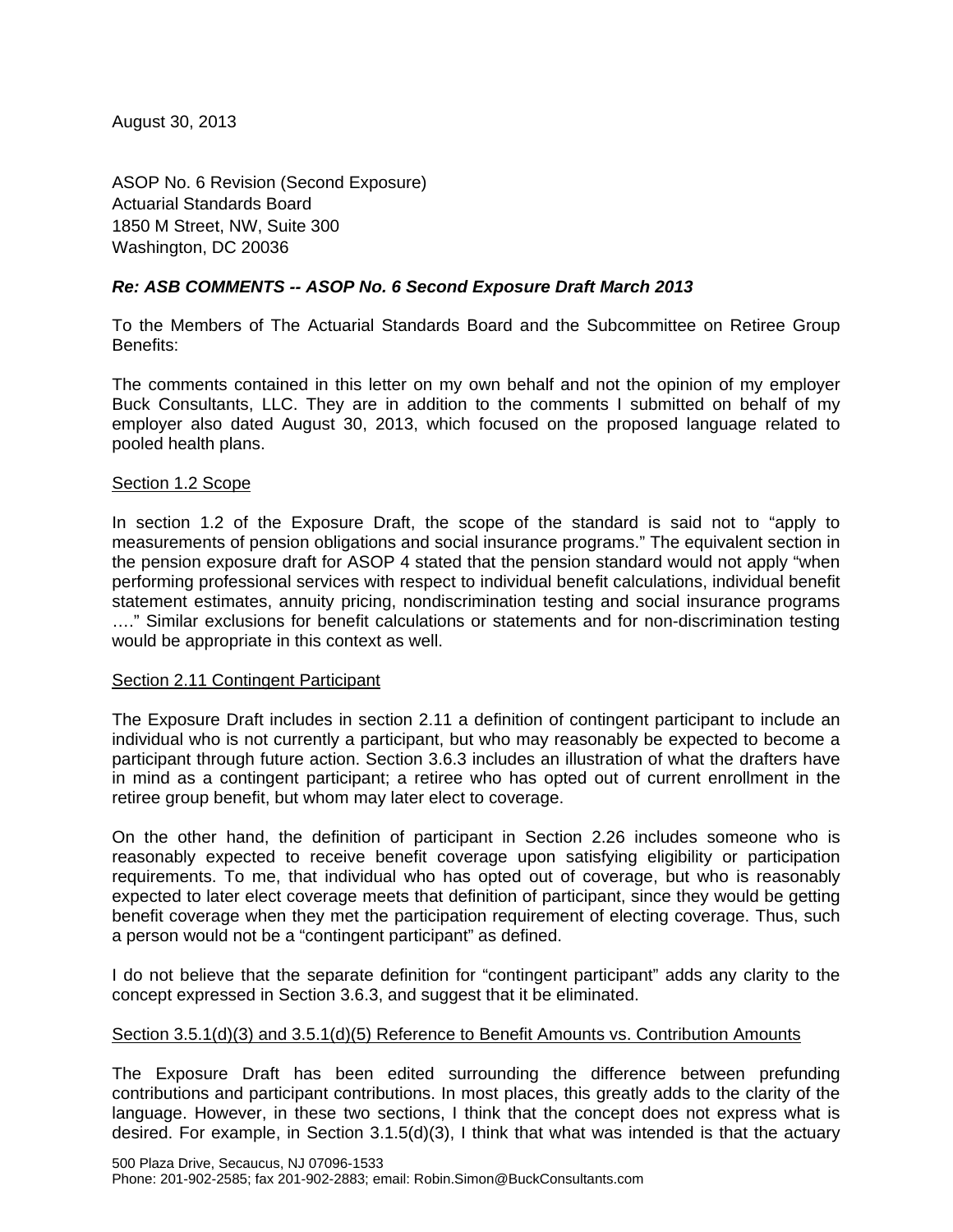should consider how those pre-retirement contributions affect future benefit eligibility and future employer provided benefit amounts. Likewise, in 3.1.5(d)(4), caps are much more likely to directly limit future employer subsidized payouts instead of plan sponsor periodic cost or prefunding contributions.

### Section 3.5.1(e) Clarification Requested

The language refers to retiree medical savings accounts or terminal leave balances as third party sources, implying these amounts come from somewhere other than the employer or retiree. Yet, in my experience those amounts come from the employer in some fashion, albeit not necessarily be considered part of the particular plan. For example, a defined contribution retiree medical savings account could be set up into which the employer contributes while the participant is employed, which then provides amounts towards required participant contributions in the main retiree medical "defined benefit" plan after retirement until exhausted. In that situation, the retiree medical savings account is clearly not from a third party, but could be considered outside of the particular program.

In some governmental situations, amounts may come from some third source. For example a state wide pension system may make contributions towards the cost of municipality provided coverage, in addition to any subsidy provided directly by the municipality. Both the municipal provided benefit and pension system contribution are group retiree benefits, and I believe these should be separately measured and reflected. Yet the state wide pension system has been funded by municipal contributions, typically during active employment if not retirement, again making it in some sense employer funded.

I suspect that what might have been intended is a provision about looking at funding sources outside of a particular program, rather than third party outside of participant and employer. But whether or not my conjecture is correct, I request that this language be clarified.

## Section 3.17(a) Actuarial cost method – Non Accruing Service

Section 3.17(a) as written in the Exposure Draft permits the use of an actuarial cost method that can develop a normal cost for a participant who is not accruing benefits, but is still active, while the corresponding section in the exposure draft for ASOP No. 4 would not have allowed this. The subcommittee requested comments regarding which language was felt to be more appropriate. I personally believe that the less restrictive language in the ASOP 6 Exposure Draft is more appropriate, especially in the OPEB context, where benefits are less likely to "accrue" using a formula based on service through retirement.

### Section 3.17(b) Actuarial cost method—Normal Cost allocation by Formula

I note that Section 3.17(b) in the ASOP 6 exposure draft is not entirely consistent with the language in the pension exposure draft. The 3.17(b) language says that attribution of normal cost should be a reasonable relationship to compensation or service. The equivalent section in draft ASOP 4 also allowed attribution based on plan formula, which I also think should be permissible for the measurement of retiree group benefits. It is my understanding that there are situations under various accounting standards that attribution should be reflecting the plan's non-linear benefit formula. The addition would then make the language consistent with the mention of allocation of multiple or compound benefit formulas in draft ASOP No. 6 §4.1(m).